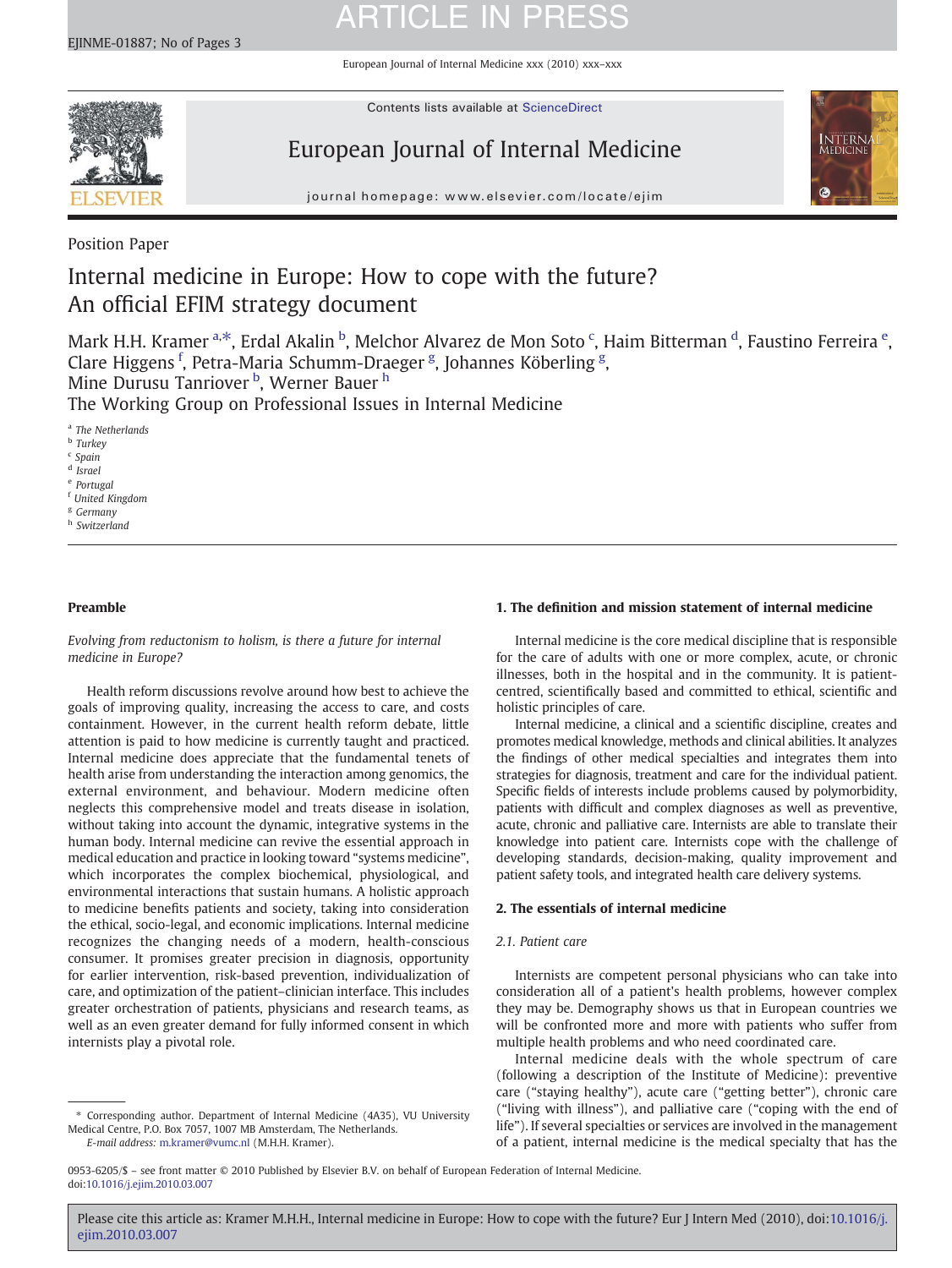# ARTICLE IN PRESS

task of establishing a strategy to coordinate medical care. In many countries internal medicine works across both the in-patient, outpatient, and community-based services and supports an optimal cooperation between hospital and primary care.

#### 2.2. Medical knowledge

Internists are able to update and critically analyze new medical information. They understand the relevant scientific background and pathophysiology of the diseases they commonly manage and they are able to apply this knowledge to clinical conundrums. The internists contribute to the further development of professional scientific knowledge. Internists give high priority to their personal continuing education and they contribute with enthusiasm to the teaching of students, general doctors in training, colleagues, other healthcare professionals, patients and the public.

#### 2.3. Communication skills

Internists recognize the critical importance of information obtained by a full history taking and a thorough physical examination. These are essential for establishing good rapport with their patients. They ensure that important medical information is discussed with patients and their relatives. Internists document and report patient data in detail. They also need to communicate clearly with colleagues, and other healthcare professionals, with hospital administrators and healthcare authorities, also with insurers, politicians, journalists, interested groups and the public.

#### 2.4. Professionalism

Internists adopt the principles of professional behaviour as outlined by the Charter on Medical Professionalism issued jointly by the European Federation of Internal Medicine, the American College of Physicians, and the American Board of Internal Medicine. They serve the interests of their patient with altruism, empathy, and confidentiality. They respect the autonomy of patients and help to empower them to make informed decisions about their treatment. Internists are aware of their responsibility towards society. If this responsibility leads to conflicts in decision-making they endeavour to find evidencebased solutions. Internists are committed to lifelong learning and maintenance of skills necessary for the provision of quality care. They are also committed to the promotion and critical assessment of new medical knowledge, and to the implementation of scientific information and technology. They prioritize patient safety, improve the quality of care and diminish barriers to its unavailability.

#### 2.5. Academic activities

Internists are committed to teaching and imparting their philosophy to medical students and postgraduate trainees. They assume a central role in the organization and advancement of education in medical schools, hospitals, and clinics. Internists are engaged in basic and clinical scientific research. They are in the forefront of translational research and its application to medical care.

#### 2.6. Organization and leadership

Internists are well versed in the unique features of the integrated nature of their profession that requires a multidisciplinary approach and collaborative teamwork. The internist's wide spectrum of knowledge and skills make them best suited for leadership in the application of evidence-based and cost-effective strategies dealing with the prevention, diagnosis, and treatment of complex medical conditions.

#### 3. Internal medicine in Europe's healthcare systems: strategic aspects

#### 3.1. Integrated patient care

Internists assume responsibility for the comprehensive medical care of all patients who need such an approach. As patient-centred physicians, internists assure a scientific, efficient and compassionate use of diagnostic and therapeutic strategies, adapted to the special needs, co-morbidities and preferences of the individual patient. Internists are specially qualified to guarantee quality medical care for patients with a combination of health problems, multi-organ and systemic diseases and undetermined health problems. They are the best to coordinate the care of patients with polymorbidity. Today most medical care relies on teamwork. Internists have good skills in leading and coordinating interdisciplinary teams. The challenge is to understand the multi-component healthcare system and to make it work synergistically in order to ensure the best outcome for their patients.

#### 3.2. Hospital based internal medicine

The internist plays a central role in the hospital, being the coordinator of interdisciplinary diagnostic and therapeutic care. A well structured system of coordination and counselling by internal medicine has to be maintained or established in clinical medicine. This will increase quality of care and improve cost effectiveness of medical care in general. Similar beneficial effects can be expected by intensifying the cooperation between hospitals and out-patient/community providers. Such an approach will guarantee continuum of care for each patient. Internal medicine must have a leading role regarding all elements of interdisciplinary cooperation in hospital based patient care.

#### 3.3. Society and internal medicine

In an aging population the number of people with chronic diseases is steadily increasing. This underlines the need for care coordination in these patients. Better coordination will have a positive impact on healthcare quality, on access to medicine, on the rational use of the resources and on providing cost-effective care. The internists are the best specialists to coordinate patient-centred care. They act as leaders of disease management programmes as well as providers of high quality healthcare for many of today's complex disease-related problems. A central role of the internist results in crucial advantages: a high patient-population satisfaction, optimal diagnostic and therapeutic procedures, and cost effectiveness.

#### 4. Concluding remarks

European countries need integrated healthcare systems which allow efficient coordination of the various medical specialties and their ever growing diagnostic and therapeutic armamentarium. Medical care has to be optimized, not maximized. Internists are patient-centred specialists, who can fulfil this task. As generalists they have a broad knowledge of all aspects of medicine for adults, which put them in the lead to provide and coordinate medical care. Therefore, internal medicine is a cornerstone of every national health care system.

### References

- [1] Larson EB. Health care system chaos should spur innovation? Summary of a report of the Society of General Medicine Task Force on the domain of general internal medicine. Ann Intern Med 2004;140:639–43.
- [2] Meyers FJ, Weinberger SE, Fitzgibbons JP, Glassroth J, Duffy FD, Clayton CP, et al. Redesigning residency training in internal medicine: the consensus report of the

Please cite this article as: Kramer M.H.H., Internal medicine in Europe: How to cope with the future? Eur J Intern Med (2010), doi:[10.1016/j.](http://dx.doi.org/10.1016/j.ejim.2010.03.007) [ejim.2010.03.007](http://dx.doi.org/10.1016/j.ejim.2010.03.007)